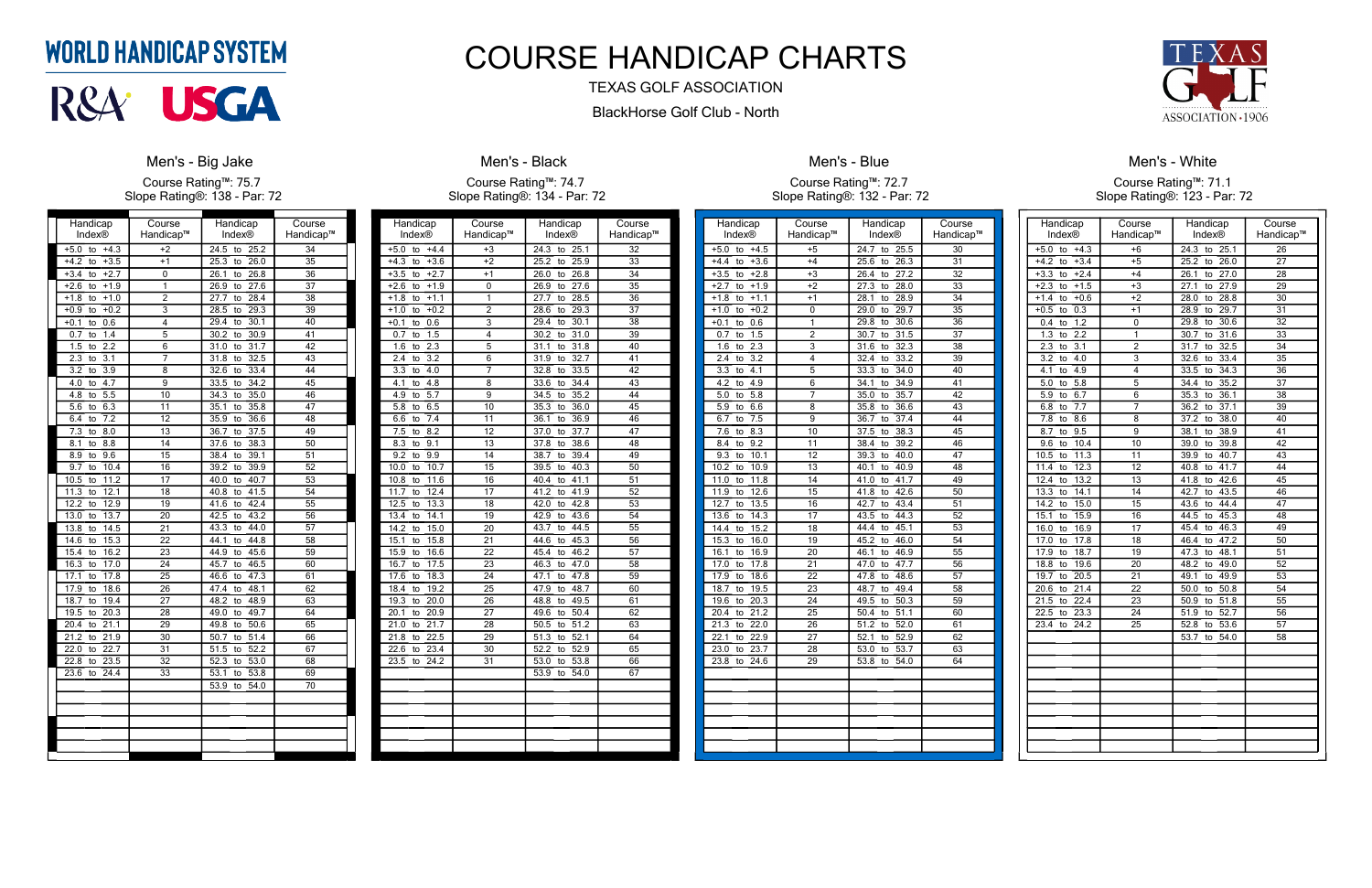### **WORLD HANDICAP SYSTEM**

# R&A<sup>.</sup> USGA

| Handicap                                   | Course          | Handicap                        | Course          |
|--------------------------------------------|-----------------|---------------------------------|-----------------|
| Index®                                     | Handicap™       | Index®                          | Handicap™       |
| $+4.7$<br>$+5.0$<br>to                     | $+9$            | 24.1<br>24.9<br>to              | 22              |
| $+4.6$<br>$+3.8$<br>to                     | $+8$            | 25.9<br>25.0<br>to              | 23              |
| $+2.8$<br>$+3.7$<br>to                     | $+7$            | 26.9<br>26.0<br>to              | $\overline{24}$ |
| $+2.7$<br>$+1.9$<br>to                     | $+6$            | 27.8<br>$\frac{27.0}{ }$<br>to  | $\overline{25}$ |
| $+0.9$<br>$+1.8$<br>to                     | $+5$            | 28.8<br>27.9<br>to              | 26              |
| 0.0<br>$+0.8$<br>to                        | $+4$            | 28.9<br>29.7<br>to              | $\overline{27}$ |
| 1.0<br>0.1<br>to                           | $+3$            | 30.7<br>29.8<br>to              | $\overline{28}$ |
| $\overline{1}.1$<br>$\overline{2.0}$<br>to | $+2$            | 31.6<br>30.8<br>to              | 29              |
| 2.9<br>2.1<br>to                           | $+1$            | 32.6<br>31.7<br>to              | $\overline{30}$ |
| $\overline{3.0}$<br>3.9<br>to              | 0               | 32.7<br>33.6<br>to              | $\overline{31}$ |
| $\overline{4.0}$<br>4.8<br>to              | 1               | 33.7<br>34.5<br>to              | 32              |
| 4.9<br>5.8<br>to                           | $\overline{c}$  | 34.6<br>35.5<br>to              | 33              |
| 6.7<br>5.9<br>to                           | 3               | 36.4<br>35.6<br>to              | 34              |
| 6.8<br>$\overline{7.7}$<br>to              | 4               | 37.4<br>36.5<br>to              | 35              |
| $\overline{7.8}$<br>8.7<br>to              | $\overline{5}$  | 38.4<br>37.5<br>to              | $\overline{36}$ |
| 9.6<br>8.8<br>to                           | 6               | 39.3<br>38.5<br>to              | 37              |
| 10.6<br>9.7<br>to                          | 7               | 40.3<br>39.4<br>to              | 38              |
| 10.7<br>11.5<br>to                         | 8               | 41.2<br>40.4<br>to              | 39              |
| 12.5<br>11.6<br>to                         | 9               | 42.2<br>41.3<br>to              | 40              |
| 12.6<br>13.5<br>to                         | 10              | 42.3<br>43.1<br>to              | 41              |
| 13.6<br>14.4<br>to                         | 11              | 43.2<br>44.1<br>to              | 42              |
| 15.4<br>14.5<br>to                         | $\overline{12}$ | 44.2<br>45.1<br>to              | 43              |
| 15.5<br>16.3<br>to                         | $\overline{13}$ | 45.2<br>46.0<br>to              | 44              |
| 16.4<br>17.3<br>to                         | $\overline{14}$ | 47.0<br>46.1<br>to              | 45              |
| 18.2<br>17.4<br>to                         | $\overline{15}$ | 47.9<br>47.1<br>to              | 46              |
| 19.2<br>18.3<br>to                         | 16              | 48.9<br>48.0<br>to              | 47              |
| 19.3<br>20.2<br>to                         | 17              | 49.0<br>49.8<br>to              | 48              |
| 20.3<br>$\overline{21.1}$<br>to            | $\overline{18}$ | 50.8<br>49.9<br>to              | 49              |
| 22.1<br>21.2<br>to                         | $\overline{19}$ | 51.8<br>50.9<br>to              | 50              |
| 22.2<br>23.0<br>to                         | $\overline{20}$ | 52.7<br>51.9<br>to              | 51              |
| 23.1<br>24.0<br>to                         | 21              | 53.7<br>52.8<br>to              | 52              |
|                                            |                 | $\overline{54.0}$<br>53.8<br>to | 53              |
|                                            |                 |                                 |                 |
|                                            |                 |                                 |                 |
|                                            |                 |                                 |                 |
|                                            |                 |                                 |                 |
|                                            |                 |                                 |                 |
|                                            |                 |                                 |                 |
|                                            |                 |                                 |                 |
|                                            |                 |                                 |                 |
|                                            |                 |                                 |                 |
|                                            |                 |                                 |                 |

#### Men's - Red

#### Course Rating™: 68.4 Slope Rating®: 118 - Par: 72

| Handicap                      | Course          | Handicap                        | Course          |
|-------------------------------|-----------------|---------------------------------|-----------------|
| <b>Index®</b>                 | Handicap™       | <b>Index®</b>                   | Handicap™       |
| $+4.2$<br>$+5.0$<br>to        | $+11$           | 24.6<br>25.5<br>to              | 19              |
| $+3.2$<br>$+4.1$<br>to        | $+10$           | 25.6<br>26.5<br>to              | 20              |
| $+2.2$<br>$+3.1$<br>to        | $+9$            | 27.5<br>26.6<br>to              | 21              |
| $+2.1$<br>$+1.2$<br>to        | $+8$            | 28.5<br>27.6<br>to              | $\overline{22}$ |
| $+1.1$<br>$+0.2$<br>to        | $+7$            | 28.6<br>29.5<br>to              | 23              |
| 0.7<br>$+0.1$<br>to           | $+6$            | 30.5<br>29.6<br>to              | 24              |
| 1.7<br>0.8<br>to              | $+5$            | 31.5<br>30.6<br>to              | 25              |
| 2.7<br>1.8<br>to              | $+4$            | 31.6<br>32.5<br>to              | 26              |
| $\overline{3.7}$<br>2.8<br>to | $+3$            | 33.5<br>32.6<br>to              | 27              |
| 4.7<br>3.8<br>to              | $+2$            | 33.6<br>34.4<br>to              | $\overline{28}$ |
| $\overline{5.7}$<br>4.8<br>to | $+1$            | 35.4<br>34.5<br>to              | $\overline{29}$ |
| 5.8<br>6.7<br>to              | 0               | 35.5<br>36.4<br>to              | $\overline{30}$ |
| 7.7<br>6.8<br>to              | 1               | 36.5<br>37.4<br>to              | 31              |
| 8.7<br>7.8<br>to              | $\overline{2}$  | $\overline{37.5}$<br>38.4<br>to | $\overline{32}$ |
| 9.7<br>8.8<br>to              | 3               | 39.4<br>38.5<br>to              | $\overline{33}$ |
| 10.7<br>9.8<br>to             | 4               | 40.4<br>39.5<br>to              | 34              |
| 10.8<br>11.6<br>to            | 5               | 41.4<br>40.5<br>to              | 35              |
| 11.7<br>12.6<br>to            | 6               | 42.4<br>41.5<br>to              | 36              |
| 12.7<br>13.6<br>to            | 7               | 43.4<br>42.5<br>to              | 37              |
| 14.6<br>13.7<br>to            | 8               | 43.5<br>44.4<br>to              | $\overline{38}$ |
| 14.7<br>15.6<br>to            | 9               | 45.3<br>44.5<br>to              | 39              |
| 15.7<br>16.6<br>to            | 10              | 46.3<br>45.4<br>to              | 40              |
| 17.6<br>16.7<br>to            | $\overline{11}$ | 47.3<br>46.4<br>to              | $\overline{41}$ |
| 17.7<br>18.6<br>to            | 12              | 48.3<br>47.4<br>to              | $\overline{42}$ |
| 19.6<br>18.7<br>to            | 13              | 48.4<br>49.3<br>to              | 43              |
| 19.7<br>20.6<br>to            | 14              | 50.3<br>49.4<br>to              | 44              |
| 21.6<br>20.7<br>to            | 15              | 51.3<br>50.4<br>to              | 45              |
| 22.5<br>21.7<br>to            | 16              | 52.3<br>51.4<br>to              | 46              |
| 23.5<br>22.6<br>to            | 17              | 53.3<br>52.4<br>to              | 47              |
| 24.5<br>23.6<br>to            | $\overline{18}$ | 54.0<br>53.4<br>to              | 48              |
|                               |                 |                                 |                 |
|                               |                 |                                 |                 |
|                               |                 |                                 |                 |
|                               |                 |                                 |                 |
|                               |                 |                                 |                 |
|                               |                 |                                 |                 |
|                               |                 |                                 |                 |
|                               |                 |                                 |                 |
|                               |                 |                                 |                 |
|                               |                 |                                 |                 |
|                               |                 |                                 |                 |
|                               |                 |                                 |                 |



Men's - Green

Course Rating™: 65.7 Slope Rating®: 114 - Par: 72

### COURSE HANDICAP CHARTS

#### TEXAS GOLF ASSOCIATION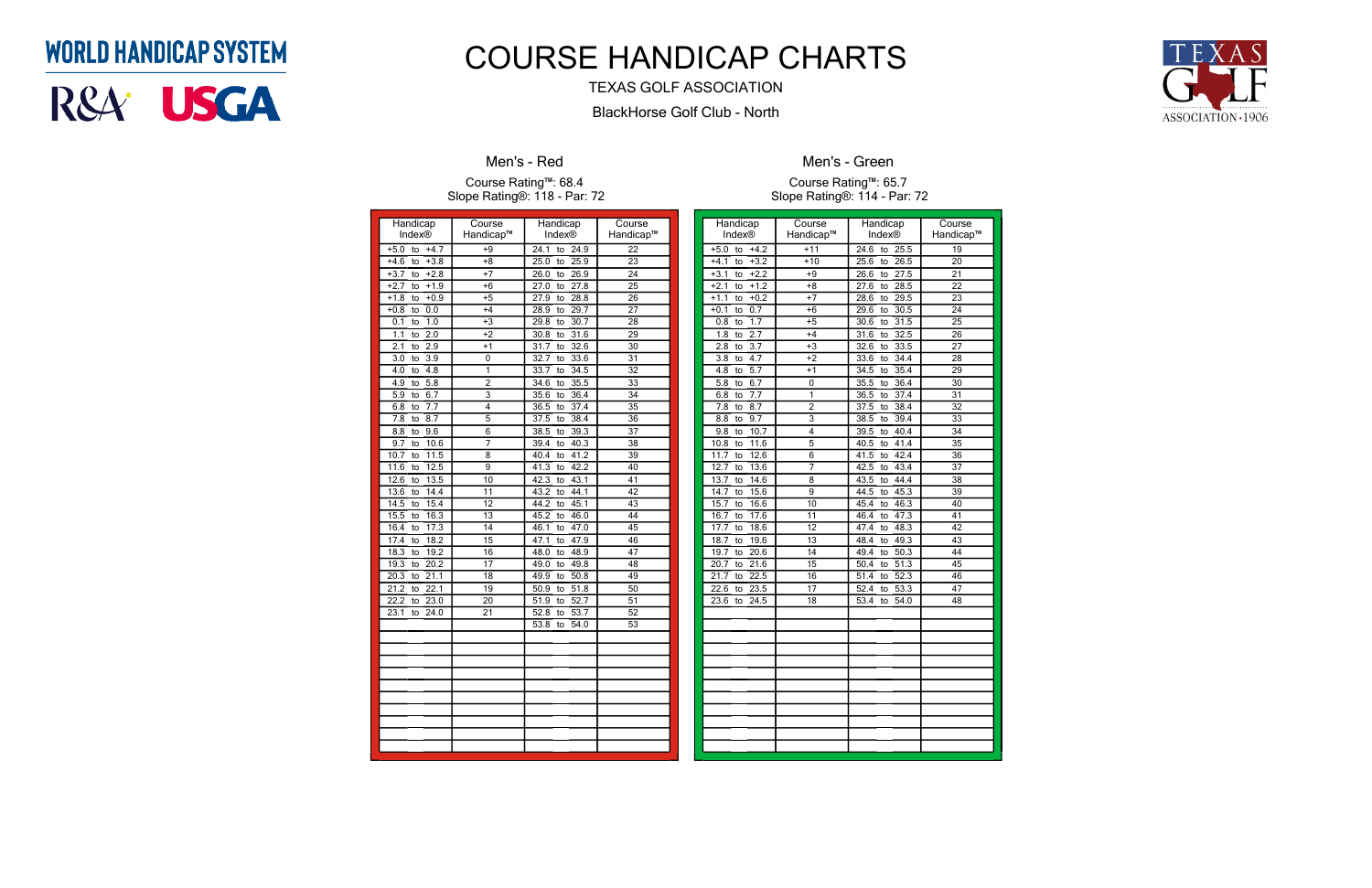| Handicap                         | Course          | Handicap                        | Course          |
|----------------------------------|-----------------|---------------------------------|-----------------|
| Index®                           | Handicap™       | Index®                          | Handicap™       |
| $+5.0$<br>$+4.4$<br>to           | 5               | 24.5<br>25.2<br>to              | 44              |
| $+3.6$<br>$+4.3$<br>to           | 6               | 26.0<br>25.3<br>to              | 45              |
| $+3.5$<br>$+2.9$<br>to           | 7               | 26.7<br>26.1<br>to              | 46              |
| $+2.8$<br>$+2.1$<br>to           | $\overline{8}$  | 26.8<br>27.5<br>to              | 47              |
| $+1.3$<br>$+2.0$<br>to           | 9               | 28.2<br>27.6<br>to              | 48              |
| $+1.2$<br>$+0.6$<br>to           | 10              | 28.3<br>29.0<br>to              | 49              |
| $\overline{0.2}$<br>$+0.5$<br>to | 11              | 29.1<br>29.8<br>to              | $\overline{50}$ |
| 0.3<br>0.9<br>to                 | 12              | 29.9<br>30.5<br>to              | 51              |
| 1.7<br>1.0<br>to                 | $\overline{13}$ | 30.6<br>31.3<br>to              | $\overline{52}$ |
| $\overline{2.5}$<br>1.8<br>to    | 14              | 31.4<br>32.0<br>to              | 53              |
| 3.2<br>2.6<br>to                 | 15              | 32.8<br>32.1<br>to              | 54              |
| 3.3<br>4.0<br>to                 | 16              | 32.9<br>33.5<br>to              | 55              |
| 4.7<br>4.1<br>to                 | 17              | 33.6<br>34.3<br>to              | 56              |
| 4.8<br>5.5<br>to                 | 18              | 35.1<br>34.4<br>to              | 57              |
| 6.2<br>5.6<br>to                 | 19              | 35.2<br>35.8<br>to              | $\overline{58}$ |
| $\overline{7.0}$<br>6.3<br>to    | $\overline{20}$ | 36.6<br>35.9<br>to              | 59              |
| 7.8<br>7.1<br>to                 | $\overline{21}$ | 37.3<br>36.7<br>to              | 60              |
| 8.5<br>$\overline{7.9}$<br>to    | $\overline{22}$ | 37.4<br>38.1<br>to              | 61              |
| 9.3<br>8.6<br>to                 | $\overline{23}$ | 38.2<br>38.9<br>to              | 62              |
| 10.0<br>9.4<br>to                | 24              | 39.0<br>39.6<br>to              | $\overline{63}$ |
| 10.8<br>10.1<br>to               | $\overline{25}$ | 40.4<br>39.7<br>to              | 64              |
| 11.6<br>10.9<br>to               | $\overline{26}$ | 40.5<br>41.1<br>to              | 65              |
| 12.3<br>11.7<br>to               | 27              | 41.2<br>41.9<br>to              | 66              |
| 13.1<br>12.4<br>to               | 28              | 42.6<br>42.0<br>to              | 67              |
| 13.2<br>13.8<br>to               | $\overline{29}$ | 43.4<br>42.7<br>to              | 68              |
| 14.6<br>13.9<br>to               | 30              | 44.2<br>43.5<br>to              | 69              |
| 14.7<br>15.3<br>to               | 31              | 44.3<br>44.9<br>to              | 70              |
| 16.1<br>15.4<br>to               | $\overline{32}$ | 45.0<br>45.7<br>to              | $\overline{71}$ |
| 16.9<br>16.2<br>to               | $\overline{33}$ | 46.4<br>45.8<br>to              | $\overline{72}$ |
| 17.0<br>17.6<br>to               | 34              | 46.5<br>47.2<br>to              | $\overline{73}$ |
| 17.7<br>18.4<br>to               | 35              | 47.3<br>48.0<br>to              | $\overline{74}$ |
| 18.5<br>19.1<br>to               | $\overline{36}$ | 48.7<br>48.1<br>to              | $\overline{75}$ |
| 19.2<br>19.9<br>to               | 37              | 48.8<br>49.5<br>to              | $\overline{76}$ |
| 20.0<br>20.7<br>to               | $\overline{38}$ | 50.2<br>49.6<br>to              | $\overline{77}$ |
| 21.4<br>20.8<br>to               | 39              | 51.0<br>50.3<br>to              | $\overline{78}$ |
| 22.2<br>21.5<br>to               | 40              | $\frac{1}{51.7}$<br>51.1<br>to  | $\overline{79}$ |
| $\overline{22.3}$<br>22.9<br>to  | 41              | $\overline{51.8}$<br>52.5<br>to | 80              |
| 23.7<br>23.0<br>to               | 42              | 53.3<br>52.6<br>to              | 81              |
| $\frac{24.4}{6}$<br>23.8<br>to   | 43              | 53.4<br>54.0<br>to              | 82              |
|                                  |                 |                                 |                 |
|                                  |                 |                                 |                 |
|                                  |                 |                                 |                 |
|                                  |                 |                                 |                 |

### **WORLD HANDICAP SYSTEM**



#### Women's - Big Jake

Course Rating™: 83.2 Slope Rating®: 149 - Par: 72

| Handicap                                     | Course          | Handicap                        | Course          |
|----------------------------------------------|-----------------|---------------------------------|-----------------|
| <b>Index®</b>                                | Handicap™       | Index®                          | Handicap™       |
| $+5.0$<br>$+4.3$<br>to                       | 4               | 24.8<br>25.5<br>to              | 42              |
| $+4.2$<br>$+3.5$<br>to                       | 5               | 25.6<br>26.3<br>to              | 43              |
| $+2.7$<br>$+3.4$<br>to                       | $\overline{6}$  | 26.4<br>$\overline{27.1}$<br>to | 44              |
| $+2.6$<br>$+1.9$<br>to                       | 7               | 27.2<br>27.9<br>to              | 45              |
| $+1.8$<br>$-1.1$<br>to                       | 8               | 28.7<br>28.0<br>to              | 46              |
| $+1.0$<br>$+0.4$<br>to                       | 9               | 28.8<br>29.5<br>to              | 47              |
| $+0.3$<br>0.4<br>to                          | 10              | 29.6<br>30.2<br>to              | 48              |
| 0.5<br>1.2<br>to                             | $\overline{11}$ | 30.3<br>to<br>31.0              | 49              |
| 1.3<br>$\overline{2.0}$<br>to                | $\overline{12}$ | 31.8<br>31.1<br>to              | 50              |
| 2.1<br>2.8<br>to                             | $\overline{13}$ | 32.6<br>31.9<br>to              | 51              |
| 2.9<br>3.6<br>to                             | 14              | 32.7<br>33.4<br>to              | 52              |
| 3.7<br>4.3<br>to                             | 15              | 34.2<br>33.5<br>to              | 53              |
| 4.4<br>5.1<br>to                             | $\overline{16}$ | 34.3<br>34.9<br>to              | $\overline{54}$ |
| $\overline{5.2}$<br>$\overline{5.9}$<br>to   | $\overline{17}$ | 35.0<br>35.7<br>to              | $\overline{55}$ |
| 6.7<br>6.0<br>to                             | $\overline{18}$ | 36.5<br>35.8<br>to              | $\overline{56}$ |
| 7.5<br>6.8<br>to                             | 19              | 36.6<br>37.3<br>to              | $\overline{57}$ |
| 8.3<br>7.6<br>to                             | $\overline{20}$ | 38.1<br>37.4<br>to              | $\overline{58}$ |
| 8.4<br>9.1<br>to                             | 21              | 38.2<br>38.9<br>to              | 59              |
| 9.2<br>9.8<br>to                             | 22              | 39.0<br>39.7<br>to              | 60              |
| 9.9<br>10.6<br>to                            | 23              | 39.8<br>40.4<br>to              | 61              |
| 10.7<br>11.4<br>to                           | $\overline{24}$ | 41.2<br>40.5<br>to              | 62              |
| 11.5<br>12.2<br>to                           | 25              | 41.3<br>42.0<br>to              | 63              |
| 12.3<br>13.0<br>to                           | $\overline{26}$ | 42.1<br>42.8<br>to              | 64              |
| 13.1<br>13.8<br>to                           | $\overline{27}$ | 42.9<br>43.6<br>to              | 65              |
| 13.9<br>14.5<br>to                           | 28              | 43.7<br>44.4<br>to              | 66              |
| 14.6<br>15.3<br>to                           | 29              | 44.5<br>45.1<br>to              | 67              |
| 15.4<br>16.1<br>to                           | $\overline{30}$ | 45.2<br>45.9<br>to              | 68              |
| 16.2<br>16.9<br>to                           | $\overline{31}$ | 46.0<br>46.7<br>to              | 69              |
| 17.7<br>17.0<br>to                           | $\overline{32}$ | 46.8<br>47.5<br>to              | $\overline{70}$ |
| 17.8<br>18.5<br>to                           | $\overline{33}$ | 47.6<br>48.3<br>to              | $\overline{71}$ |
| 18.6<br>19.3<br>to                           | 34              | 48.4<br>49.1<br>to              | $\overline{72}$ |
| 19.4<br>20.0<br>to                           | $\overline{35}$ | 49.2<br>49.9<br>to              | $\overline{73}$ |
| 20.1<br>20.8<br>to                           | 36              | $\overline{50.0}$<br>50.6<br>to | $\overline{74}$ |
| 20.9<br>21.6<br>to                           | 37              | 50.7<br>51.4<br>to              | $\overline{75}$ |
| 21.7<br>22.4<br>to                           | $\overline{38}$ | 52.2<br>51.5<br>to              | $\overline{76}$ |
| $\overline{22.5}$<br>23.2<br>to              | 39              | 52.3<br>53.0<br>to              | $\overline{77}$ |
| 23.3<br>24.0<br>to                           | 40              | 53.1<br>53.8<br>to              | 78              |
| $\overline{24}.1$<br>$\overline{24.7}$<br>to | 41              | 53.9<br>54.0<br>to              | 79              |
|                                              |                 |                                 |                 |
|                                              |                 |                                 |                 |
|                                              |                 |                                 |                 |
|                                              |                 |                                 |                 |

#### Women's - Black

Course Rating™: 81.9 Slope Rating®: 144 - Par: 72

| Handicap                      | Course          | Handicap           | Course          |
|-------------------------------|-----------------|--------------------|-----------------|
| Index®                        | Handicap™       | Index®             | Handicap™       |
| $+4.8$<br>$+5.0$<br>to        | 1               | 24.3<br>25.1<br>to | 38              |
| $+4.7$<br>$+4.0$<br>to        | $\overline{2}$  | 25.2<br>25.9<br>to | 39              |
| $+3.2$<br>$+3.9$<br>to        | $\overline{3}$  | 26.0<br>26.7<br>to | 40              |
| $+3.1$<br>$+2.4$<br>to        | 4               | 26.8<br>27.5<br>to | 41              |
| $+2.3$<br>$+1.6$<br>to        | $\overline{5}$  | 27.6<br>28.3<br>to | 42              |
| $+0.8$<br>$+1.5$<br>to        | 6               | 29.1<br>28.4<br>to | 43              |
| 0.0<br>$+0.7$<br>to           | 7               | 29.9<br>29.2<br>to | 44              |
| 0.1<br>0.8<br>to              | 8               | 30.0<br>30.7<br>to | 45              |
| 1.6<br>0.9<br>to              | 9               | 31.5<br>30.8<br>to | 46              |
| 1.7<br>2.5<br>to              | 10              | 32.3<br>31.6<br>to | 47              |
| $\overline{3.3}$<br>2.6<br>to | 11              | 33.1<br>32.4<br>to | 48              |
| 4.1<br>3.4<br>to              | 12              | 33.2<br>33.9<br>to | 49              |
| 4.2<br>4.9<br>to              | 13              | 34.7<br>34.0<br>to | 50              |
| 5.7<br>5.0<br>to              | 14              | 34.8<br>35.5<br>to | 51              |
| 6.5<br>5.8<br>to              | $\overline{15}$ | 36.4<br>35.6<br>to | 52              |
| $\overline{7.3}$<br>6.6<br>to | 16              | 36.5<br>37.2<br>to | 53              |
| 7.4<br>8.1<br>to              | 17              | 37.3<br>38.0<br>to | 54              |
| 8.2<br>8.9<br>to              | 18              | 38.1<br>38.8<br>to | $\overline{55}$ |
| 9.7<br>9.0<br>to              | 19              | 38.9<br>39.6<br>to | 56              |
| 9.8<br>10.5<br>to             | 20              | 40.4<br>39.7<br>to | 57              |
| 11.3<br>10.6<br>to            | 21              | 41.2<br>40.5<br>to | 58              |
| 12.1<br>11.4<br>to            | 22              | 42.0<br>41.3<br>to | 59              |
| 12.2<br>12.9<br>to            | 23              | 42.1<br>42.8<br>to | 60              |
| 13.0<br>13.8<br>to            | 24              | 42.9<br>43.6<br>to | 61              |
| 13.9<br>14.6<br>to            | 25              | 44.4<br>43.7<br>to | 62              |
| 14.7<br>15.4<br>to            | 26              | 44.5<br>45.2<br>to | 63              |
| 15.5<br>16.2<br>to            | 27              | 46.0<br>45.3<br>to | 64              |
| 16.3<br>17.0<br>to            | 28              | 46.8<br>46.1<br>to | 65              |
| 17.8<br>17.1<br>to            | 29              | 46.9<br>47.7<br>to | 66              |
| 17.9<br>18.6<br>to            | 30              | 48.5<br>47.8<br>to | 67              |
| 19.4<br>18.7<br>to            | 31              | 49.3<br>48.6<br>to | 68              |
| 19.5<br>20.2<br>to            | 32              | 49.4<br>50.1<br>to | 69              |
| 20.3<br>21.0<br>to            | 33              | 50.2<br>50.9<br>to | 70              |
| 21.1<br>21.8<br>to            | 34              | 51.7<br>51.0<br>to | 71              |
| 21.9<br>22.6<br>to            | $\overline{35}$ | 51.8<br>52.5<br>to | 72              |
| 22.7<br>23.4<br>to            | 36              | 53.3<br>52.6<br>to | 73              |
| 23.5<br>24.2<br>to            | 37              | 53.4<br>54.0<br>to | 74              |
|                               |                 |                    |                 |
|                               |                 |                    |                 |
|                               |                 |                    |                 |
|                               |                 |                    |                 |
|                               |                 |                    |                 |
|                               |                 |                    |                 |

Women's - Blue



Course Rating™: 79.4 Slope Rating®: 140 - Par: 72

| Handicap<br>Index®                   | Course<br>Handicap™ | Handicap<br>Index®               | Course<br>Handicap™ |
|--------------------------------------|---------------------|----------------------------------|---------------------|
| $+4.8$<br>$+5.0$<br>to               | $+1$                | 24.4<br>to<br>25.1               | 34                  |
| $+4.7$<br>$+4.0$<br>to               | 0                   | 25.2<br>26.0<br>to               | $\overline{35}$     |
| $+3.9$<br>$+3.1$<br>to               | 1                   | 26.1<br>26.8<br>to               | 36                  |
| $+2.3$<br>$+3.0$<br>to               | $\overline{2}$      | 26.9<br>27.7<br>to               | 37                  |
| $+2.2$<br>$+1.4$<br>to               | $\overline{3}$      | 27.8<br>28.5<br>to               | $\overline{38}$     |
| $+1.3$<br>$+0.6$<br>to               | $\overline{4}$      | 29.4<br>28.6<br>to               | 39                  |
| $+0.5$<br>0.3<br>to                  | 5                   | 29.5<br>30.3<br>to               | 40                  |
| 1.1<br>0.4<br>to                     | 6                   | 30.4<br>31.1<br>to               | 41                  |
| 1.2<br>2.0<br>to                     | 7                   | 32.0<br>31.2<br>to               | 42                  |
| 2.1<br>2.9<br>to                     | 8                   | 32.1<br>32.8                     | $\overline{43}$     |
| 3.0<br>3.7                           | 9                   | to<br>32.9<br>33.7               | 44                  |
| to                                   |                     | to                               |                     |
| 3.8<br>4.6<br>to                     | 10<br>11            | 33.8<br>34.5<br>to<br>35.4       | 45                  |
| 4.7<br>5.4<br>to<br>5.5<br>6.3<br>to | 12                  | 34.6<br>to<br>35.5<br>36.2<br>to | 46<br>47            |
| 7.1                                  | $\overline{13}$     | 36.3<br>37.1                     | $\overline{48}$     |
| 6.4<br>to                            |                     | to                               |                     |
| 7.2<br>8.0<br>to                     | 14                  | 37.2<br>38.0<br>to               | 49                  |
| 8.1<br>8.9<br>to                     | $\overline{15}$     | 38.8<br>38.1<br>to               | 50                  |
| $\overline{9.0}$<br>9.7<br>to        | 16                  | 38.9<br>39.7<br>to               | 51                  |
| 9.8<br>10.6<br>to                    | 17                  | 40.5<br>39.8<br>to               | 52                  |
| 10.7<br>11.4<br>to                   | 18                  | 41.4<br>40.6<br>to               | 53                  |
| 12.3<br>11.5<br>to                   | 19                  | 42.2<br>41.5<br>to               | 54                  |
| 12.4<br>13.1<br>to                   | 20                  | 42.3<br>43.1<br>to               | 55                  |
| 13.2<br>14.0<br>to                   | 21                  | 43.2<br>44.0<br>to               | 56                  |
| 14.8<br>14.1<br>to                   | $\overline{22}$     | 44.8<br>44.1<br>to               | $\overline{57}$     |
| 14.9<br>15.7<br>to                   | $\overline{23}$     | 45.7<br>44.9<br>to               | $\overline{58}$     |
| 15.8<br>16.6<br>to                   | 24                  | 46.5<br>45.8<br>to               | $\overline{59}$     |
| 17.4<br>16.7<br>to                   | $\overline{25}$     | 46.6<br>47.4<br>to               | 60                  |
| 17.5<br>18.3<br>to                   | 26                  | 47.5<br>48.2<br>to               | 61                  |
| 18.4<br>19.1<br>to                   | 27                  | 48.3<br>49.1<br>to               | 62                  |
| 19.2<br>20.0<br>to                   | 28                  | 49.2<br>49.9<br>to               | 63                  |
| 20.1<br>20.8<br>to                   | 29                  | 50.0<br>50.8<br>to               | 64                  |
| 20.9<br>21.7<br>to                   | 30                  | 50.9<br>51.7<br>to               | 65                  |
| 21.8<br>22.5<br>to                   | $\overline{31}$     | 52.5<br>51.8<br>to               | 66                  |
| 22.6<br>23.4<br>to                   | 32                  | 52.6<br>53.4<br>to               | 67                  |
| 23.5<br>24.3<br>to                   | $\overline{33}$     | 53.5<br>54.0<br>to               | $\overline{68}$     |
|                                      |                     |                                  |                     |
|                                      |                     |                                  |                     |
|                                      |                     |                                  |                     |
|                                      |                     |                                  |                     |
|                                      |                     |                                  |                     |
|                                      |                     |                                  |                     |
|                                      |                     |                                  |                     |

#### Women's - White Course Rating™: 77.1 Slope Rating®: 132 - Par: 72

## COURSE HANDICAP CHARTS

### TEXAS GOLF ASSOCIATION